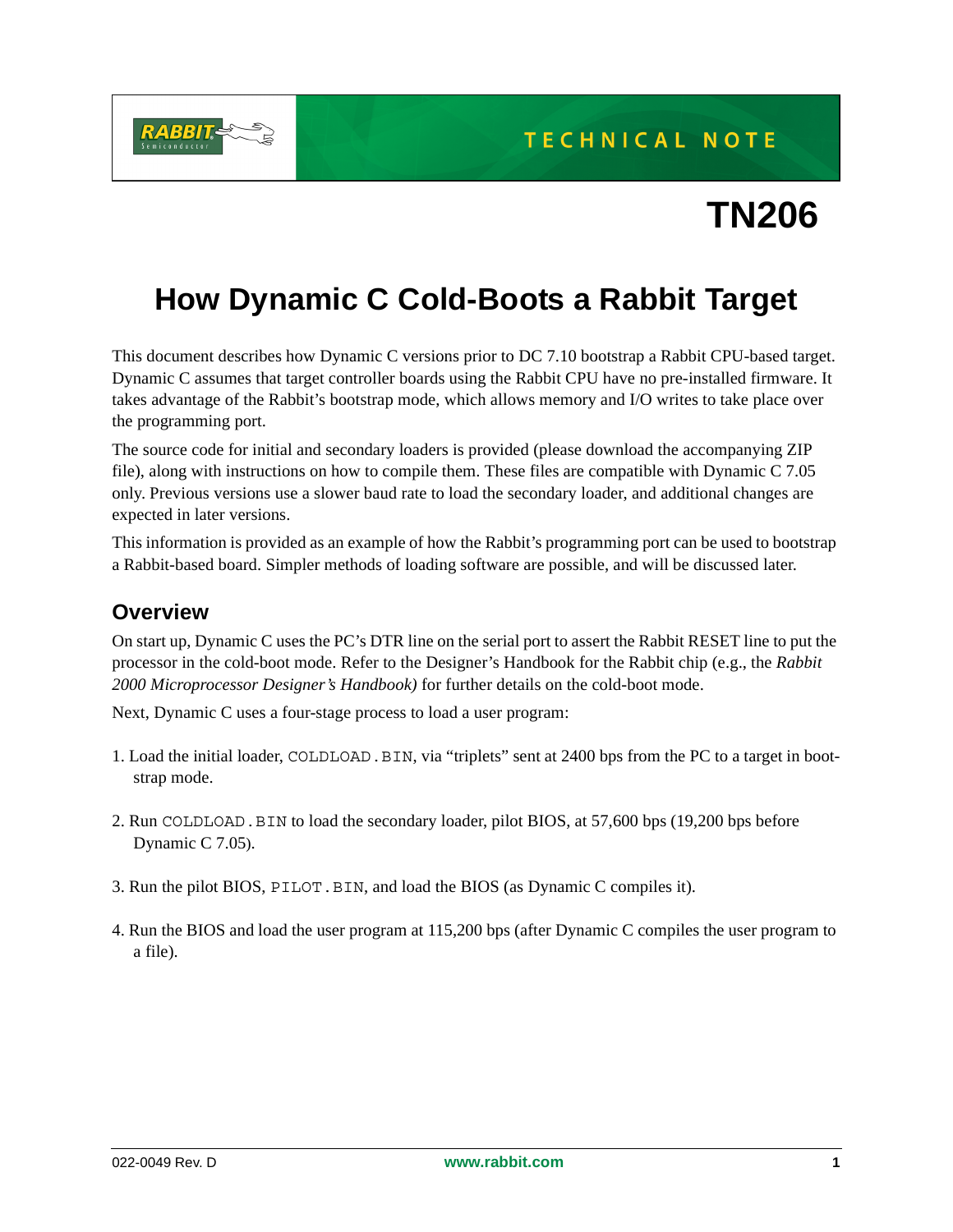#### **Compiling the Initial Loader**

The source code for the cold loader is in COLDLOAD.C in the BOOTSTRAP.ZIP file.

To compile it, open it in Dynamic C and use the "Compile to .bin File" command on the Compile menu and uncheck the "Include BIOS" option. You cannot compile this file directly to the target and debug it, because you will overwrite the debug kernel and target communications while you are using them, and lose communication with the target. "Compile to .bin File" will create a file named COLDLOAD.BIN in the same directory where COLDLOAD. C is located.

COLDLOAD.C contains special compiler directives that locate the compiled code to 0x0000 on top of the BIOS code, which is much bigger than the COLDLOAD code. Dynamic C does not load the whole file to the target, it only loads until the triplet 80h,024h,080h is encountered. See [Loading Algorithm Details](#page-1-0) below.

To try the new cold loader, copy COLDLOAD. BIN to the BIOS directory. Make a backup copy of the existing COLDLOAD.BIN to be safe. The new cold loader will be used when you restart Dynamic C or hit  $<$ Ctrl+Y>.

#### **Compiling the Secondary Loader**

The source code for the secondary loader is in PILOT. C in the BOOTSTRAP. ZIP file.

To compile and test the secondary loader, do the same steps used for the initial loader. Be sure to make a backup copy of PILOT.BIN in case something goes wrong. This file is larger than needed also. The initial loader loads a fixed number of bytes for the pilot BIOS, then begins executing it.

### <span id="page-1-0"></span>**Loading Algorithm Details**

The programming cable keeps the SMODE pins pulled high so that on reset or power up, the Rabbit board is in bootstrap mode waiting for triplets. When Dynamic C starts, the following sequence of events takes place:

- 1. The serial port is opened with the DTR line high, closed, then reopened with the DTR line low at 2400 baud. This pulses the reset line on the target low (the programming cable inverts the DTR line) and prepares the PC to send triplets.
- 2. A group of db triplets (defined in the file COLDLOAD.BIN) consisting of 2 address bytes and a data byte are sent to the target. The first few bytes sent are sent to I/O addresses to set up the MMU and MIU and do system initialization. The MMU is set up so that RAM is mapped to 0x00000, and flash is mapped 0x80000.
- 3. The remaining triplets place a small program at memory location 0x00000. The last triplet sent is 0x80,0x24,0x80. This tells the CPU to ignore the SMODE pins and start running code at address 0x00000.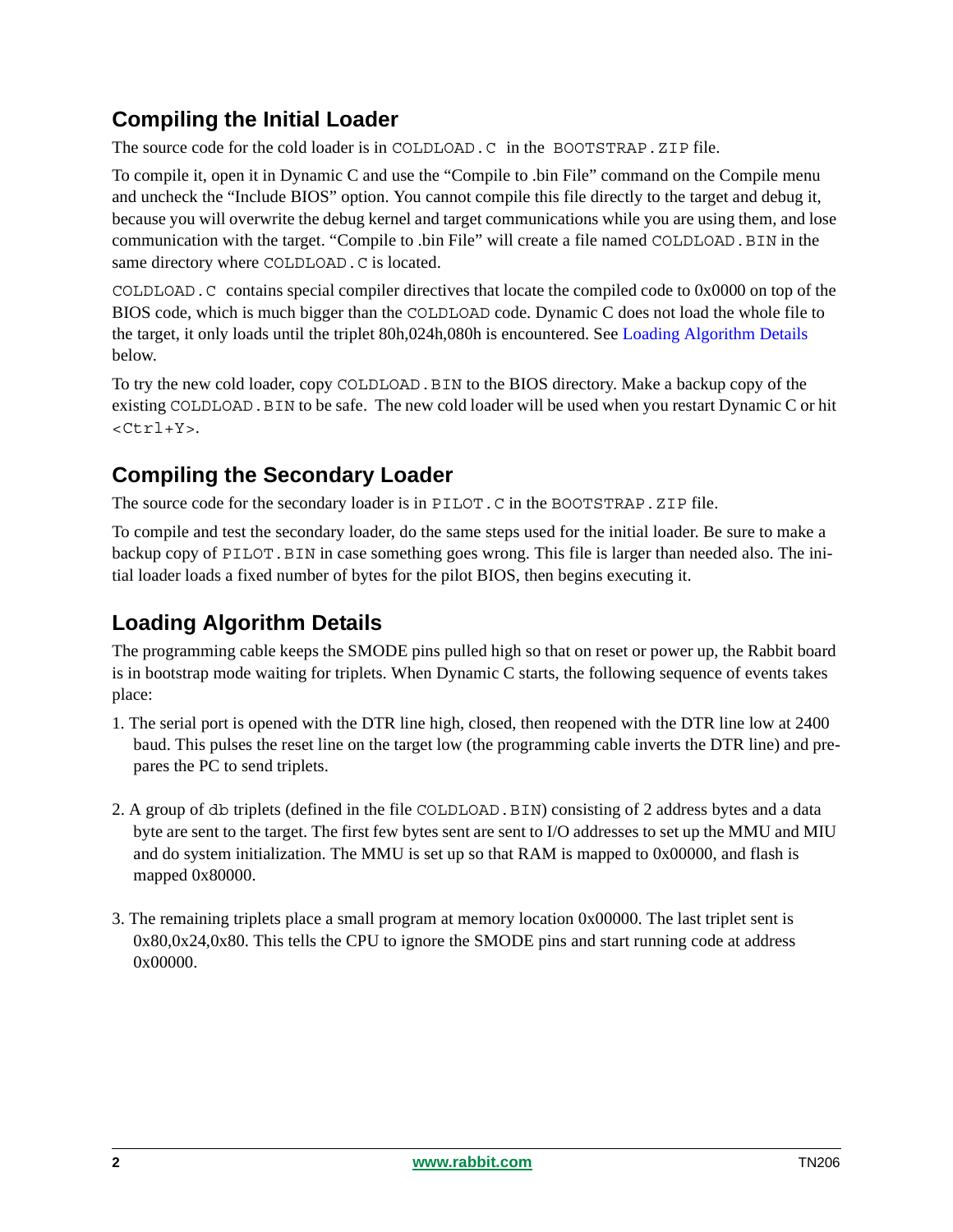- 4. The PC now bumps the baud rate on the serial port to 57,600 bps (19,200 bps before Dynamic C 7.05), and the initial loader program does the following:
	- The crystal speed is measured to determine what divisor is needed to set a baud rate of 57,600 or 19,200. The divisor is stored at address 0x4002 for later use by the BIOS, and the programming port is set up to be a 57,600 (or 19,200 prior to Dynamic C 7.05) baud serial port.
	- The program enters a loop where it receives a fixed number of bytes that are the secondary loader program (PILOT.BIN sent by the PC). It writes those bytes to memory location 0x4100. After all of the bytes are received, the program execution jumps to 0x4100.
- 5. The secondary loader does a wraparound test to determine how much RAM is available, and reads the flash ID. This information is available to Dynamic C upon request.
- 6. The secondary loader now enters a finite state machine (FSM) that implements the Dynamic C/Target communications protocol. Dynamic C compiles the core of the regular BIOS and sends it to the target at address 0x00000 which is still mapped to RAM. Note that this requires the BIOS core to be 0x4000 or less in size. The source code for the BIOS is in \BIOS\RABBITBIOS.C
- 7. The FSM checks memory location 0x4001 (previously set to zero) after receiving each byte. When the compilation and loading to RAM of the BIOS is complete, Dynamic C signals the target to run the BIOS by sending a one to 0x4001.
- 8. The BIOS runs some initialization code, including setting up the serial port for 115200 bps, setting up serial interrupts and starting a new FSM.
- 9. The BIOS copies itself to flash at 0x80000, and switches the mapping of flash and RAM so that RAM is at 0x80000 and flash is at 0x00000. As soon as this remapping is done, the BIOS's execution of instructions begins happening in flash.
- 10. When the user compiles a program to the target, it is first written to a file, then the file is loaded to the target using the BIOS's FSM. The file is used as an intermediate step because fix-ups are done after the compilation and would cause extra wear on the flash if done straight to the flash.
- 11. When the program is fully loaded, Dynamic C sets a breakpoint at the beginning of main() and runs the program up to the breakpoint. Dynamic C is now is debug mode.